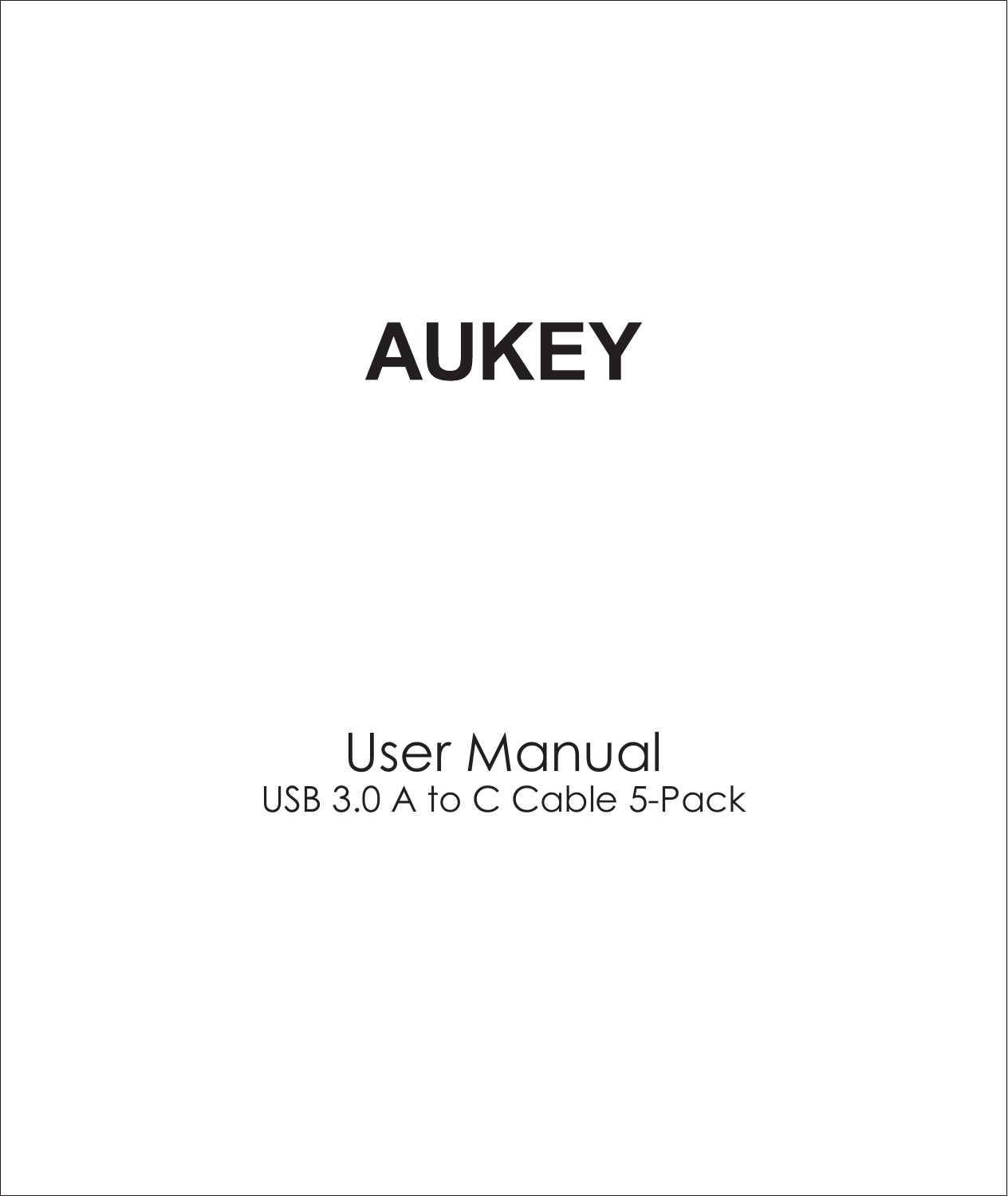Thank you for purchasing the AUKEY CB-CMD2 USB 3.0 A to C Cable 5-Pack. Please read this user manual carefully and keep it for future reference. If you need any assistance, please contact our support team with your product model number and Amazon order number.

#### **Package Contents**

One 6.6ft/2m USB 3.0 A to C Cable Three 3.3ft/1m USB 3.0 A to C Cables One 1ft/0.3m USB 3.0 A to C Cable User Manual Warranty Card

#### **Specifications**

| Model              | CB-CMD <sub>2</sub>                |
|--------------------|------------------------------------|
| Maximum Data Speed | 5Gbps                              |
| Material           | Braided Nylon, Aluminum Alloy      |
| Color              | Grev, Black                        |
| Cord Length        | 2m / 6.6ft, 1m / 3.3ft, 0.3m / 1ft |
| Weight             | 236g / 8.3oz                       |

#### **Warranty & Customer Support**

For questions, support, or warranty claims, please contact us at the address below that corresponds with your region. Please include your Amazon order number and product model number.

**Amazon US orders:** support.us@aukey.com **Amazon EU orders:** support.eu@aukey.com **Amazon CA orders:** support.ca@aukey.com **Amazon JP orders:** support.jp@aukey.com

\*Please note, AUKEY can only provide after sales service for products purchased directly from AUKEY. If you have purchased from a different seller, please contact them directly for service or warranty issues.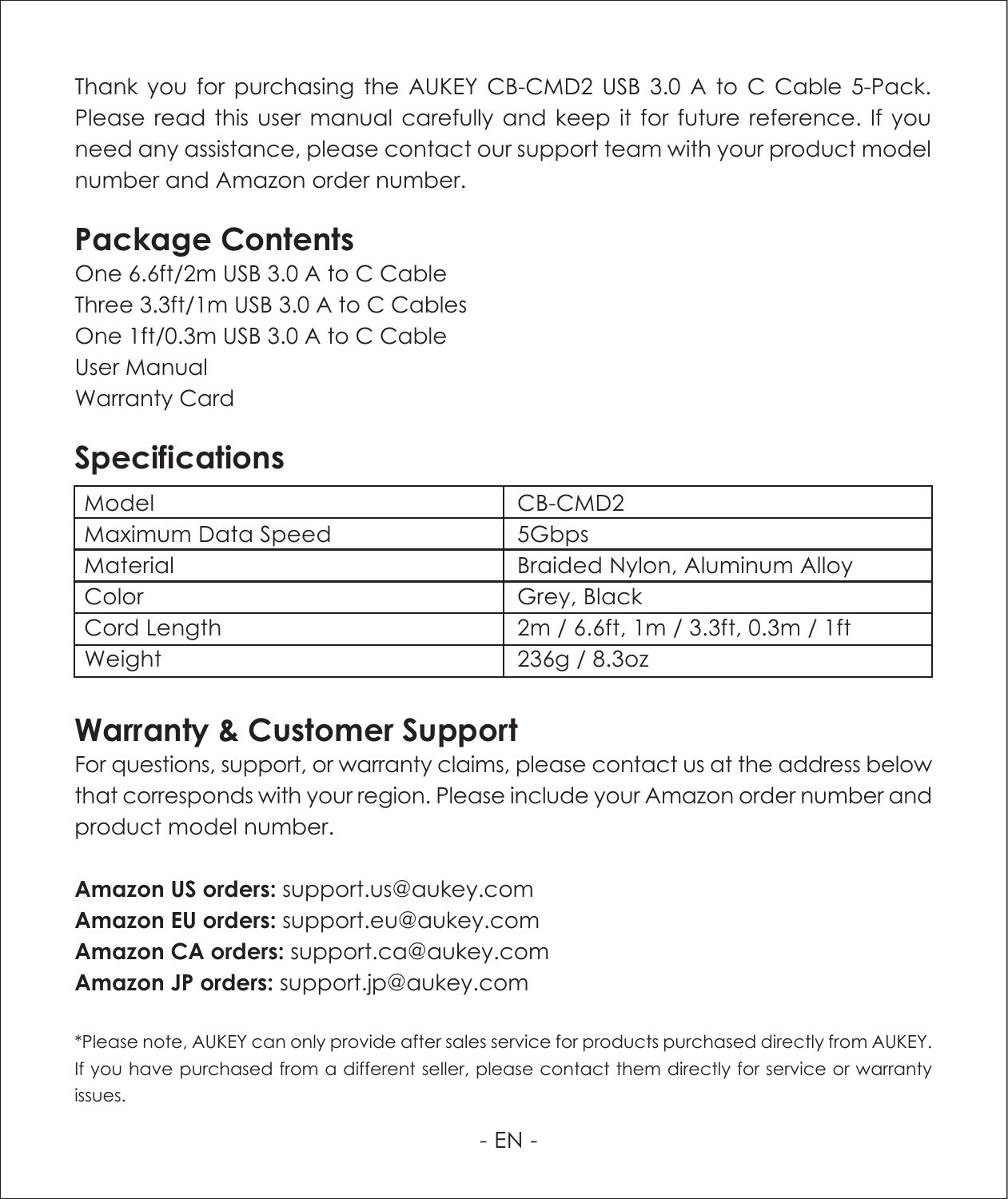Vielen Dank für Ihren Kauf von AUKEY CB-CMD2 USB 3,0 A auf C Kabel 5 Stücke. Lesen Sie bitte diese Bedienungsanleitung sorgfältig durch und bewahren für zukünftige Referenz auf. Sollten Sie jegliche Unterstützung brauchen, kontaktieren Sie bitte unser Support-Team mit Ihrer Produktmodellnummer und Amazon-Bestellnummer.

## **Lieferumfang**

Ein 6,6ft/2m USB 3,0 A auf C Kabel Drei 3,3ft/1m USB 3,0 A auf C Kabel Ein 1ft/0,3m USB 3,0 A auf C Kabel Bedienungsanleitung Garantiekarte

## **Spezifikationen**

| Modell                                       | CB-CMD <sub>2</sub>                   |
|----------------------------------------------|---------------------------------------|
| Maximale<br>Datenübertragungsgeschwindigkeit | 5Gbps                                 |
| Material                                     | Geflochtenes Nylon, Aluminumlegierung |
| Farbe                                        | Grau, Schwarz                         |
| Kabellänge                                   | 2m / 6,6ft 1m / 3,3ft 0,3m / 1ft      |
| Gewicht                                      | 236g/8,3oz                            |

#### **Garantie & Kundendienst**

Für Anfragen, Unterstützungen, oder Garantieansprüche kontaktieren Sie bitte uns per die folgende E-Mail-Adresse. Bitte geben Sie uns dabei Ihre Amazon-Bestellnummer und Produktmodellnummer.

#### **Amazon EU Bestellungen:** support.eu@aukey.com

\*Achten Sie bitte darauf, dass AUKEY nur Kundendienst nach Verkauf für die Produkte anbieten kann, die direkt von AUKEY verkauft werden. Wenn Sie von anderem Verkäufer gekauft haben, kontaktieren Sie mit dem direkt für Dienst oder Garantieansprüche.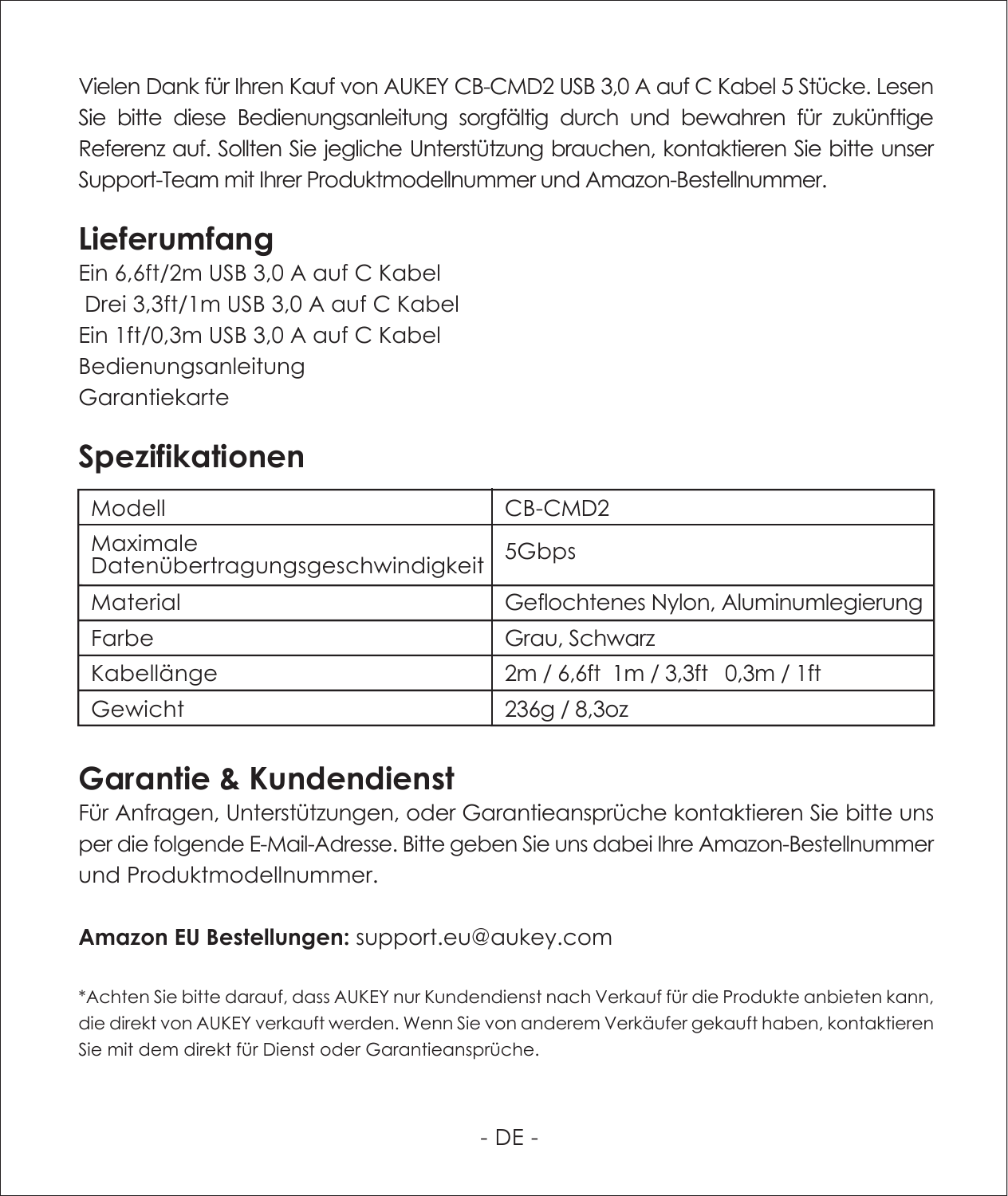Merci d'avoir acheté le AUKEY CB-CMD2 Câble USB 3.0 A vers C Lot de 5. Veuillez lire attentivement ce mode d'emploi et le garder pour référence future. Si vous avez besoin des aides, veuillez contacter notre équipe de service client avec le numéro de modèle et votre numéro de commande Amazon.

## **Contenu de l'Emballage**

Un 6,6ft / 2m Câble USB 3.0 A vers C Trois 3,3ft / 1m Câbles USB 3.0 A vers C Un 1ft / 0,3m Câble USB 3.0 A vers C Mode d'Emploi Carte de Garantie

## **Spécifications**

| Modèle                       | CB-CMD2                           |  |
|------------------------------|-----------------------------------|--|
| Vitesse Maximale des Données | 5Gbps                             |  |
| Matériaux                    | Nylon Tressé, Alliage d'Aluminium |  |
| Couleur                      | Gris, Noir                        |  |
| Longueur de Corde            | 2m / 6.6ft 1m / 3.3ft 0.3m / 1ft  |  |
| Poids                        | 236g / 8,3oz                      |  |

#### **Garantie & Service Client**

Pour des questions, assistances, soutiens et demandes de garanties, veuillez nous contacter à l'adresse ci-dessous qui correspond à votre région. Veuillez inclure votre numéro de commande Amazon et le numéro de modèle du produit.

#### **Amazon EU commandes:** support.eu@aukey.com

\*Veuillez noter que, AUKEY ne peut fournir le service après-vente que pour les produits achetés directement chez AUKEY. Si vous avez acheté des produits auprès d'un vendeur différent, veuillez le contacter pour tous services ou garanties.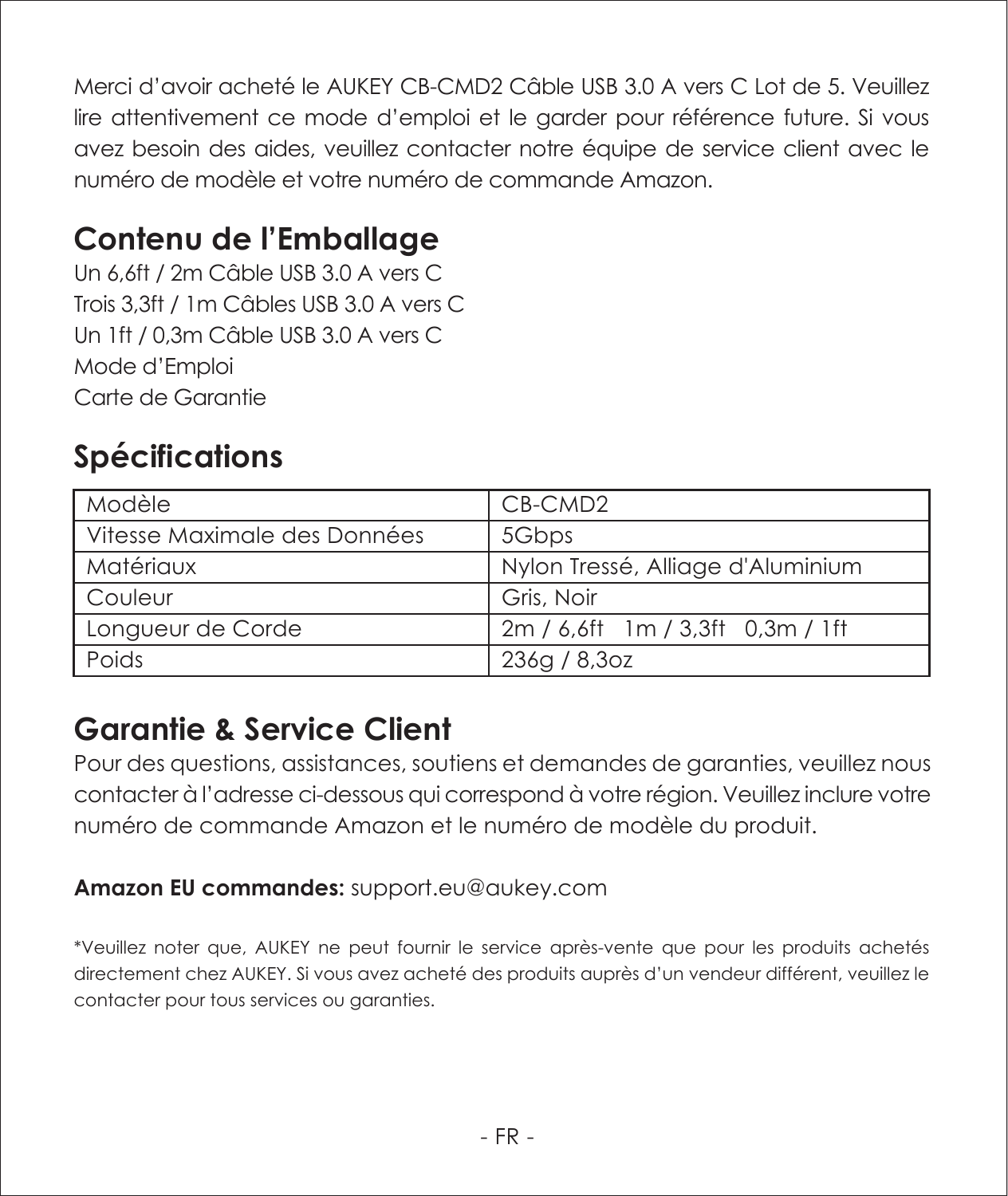Gracias por comprar AUKEY CB-CMD2 Cable USB 3.0 A a C 5-Paquete. Por favor, lea atentamente el manual usuario y consérvelo para futuras consultas. Si necesita cualquier ayuda, póngase en contacto con nuestro equipo de servicio con su número de modelo del producto y su número de orden de Amazon.

## **Contenidos del Paquete**

Un 6,6ft / 2m Cable USB 3.0 A a C Tres 3,3ft / 1m Cables USB 3.0 A a C Un 1ft /0,3m Cable USB 3.0 A a C Manual Usuario Tarjeta de Garantía

## **Especificaciones**

| Modelo                    | CB-CMD2                              |  |
|---------------------------|--------------------------------------|--|
| Máxima Velocidad de Datos | 5Gbps                                |  |
| Material                  | Nylon Trenzado, Aleación de Aluminio |  |
| Color                     | Gris, Negro                          |  |
| Longitud del Cable        | 2m / 6.6ft 1m / 3.3ft 0.3m / 1ft     |  |
| Peso                      | 236q / 8,3oz                         |  |

## **Garantía & Soporte al Cliente**

Para preguntas, apoyos o reclamaciones de garantía, por favor póngase en contacto con nosotros en la siguiente dirección que se corresponde con su región. Por favor, incluya su número de orden de Amazon y su número de modelo del producto.

#### **Amazon EU pedidos:** support.eu@aukey.com

\*Por favor, tenga en cuenta que AUKEY sólo puede ofrecer servicio postventa a los productos comprados directamente de AUKEY. Si usted ha comprado del vendedor diferente, por favor, póngase en contacto con ellos directamente sobre la garantía o los problemas de servicio.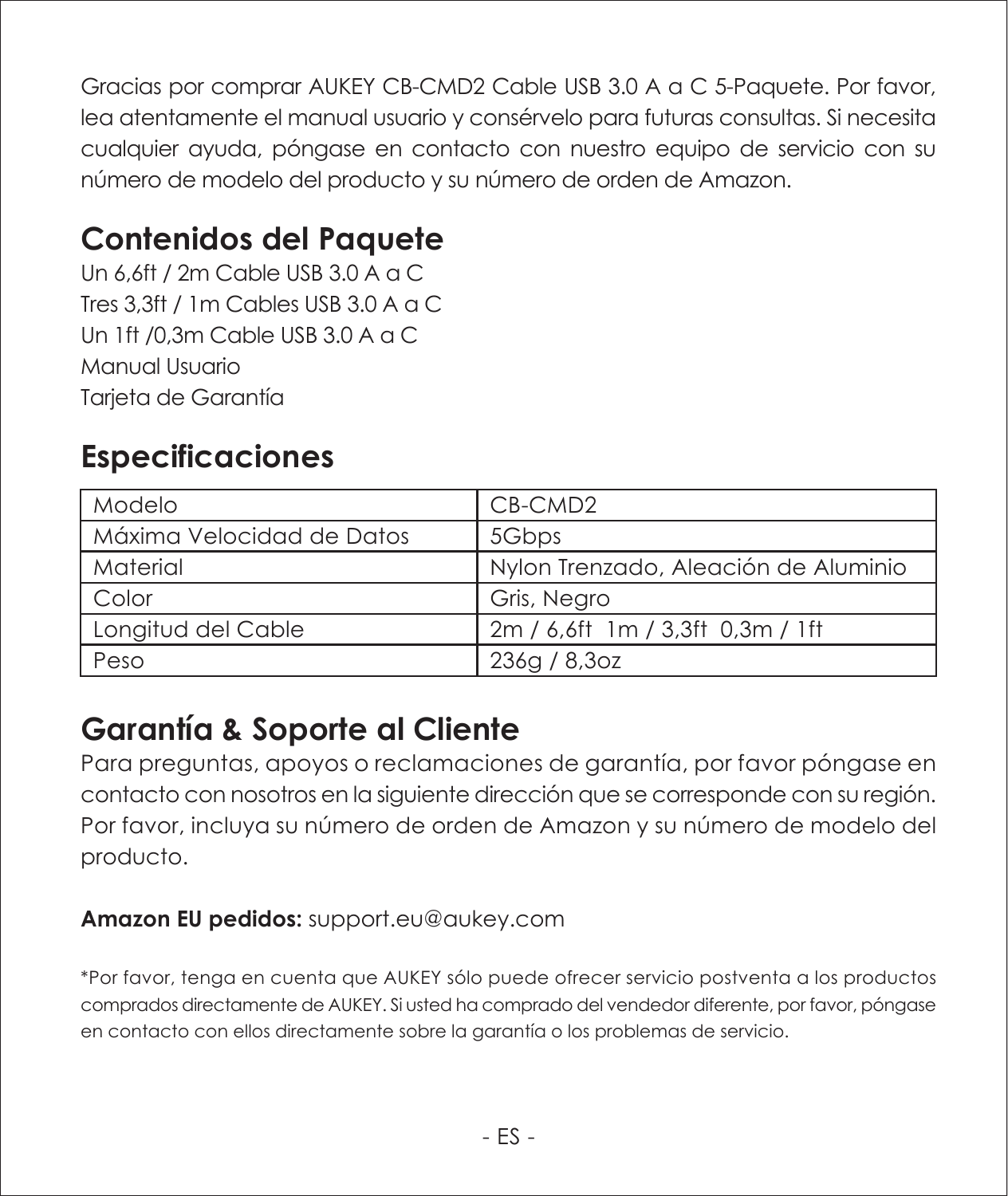Grazie per aver acquistato l'AUKEY CB-CMD2 USB 3.0 Cavo A a C 5-Pezzo. Si prega di leggere attentamente il manuale d'uso e di conservarlo per un riferimento futuro. In caso di qualsiasi assistenza, si prega di contattare il nostro gruppo di supporto, munito del numero di modello del Suo prodotto e del numero d'ordine di Amazon.

## **Contenuti del Pacco**

Un 6,6ft / 2m USB 3.0 Cavo A a C Tre 3,3ft / 1m USB 3.0 Cavi A a C Un 1ft / 0,3m USB 3.0 Cavo A a C Manuale d'Uso Certificato di Garanzia

## **Specificazioni**

| Modello                  | CB-CMD2                             |  |
|--------------------------|-------------------------------------|--|
| Massima Velocità di Dati | 5Gbps                               |  |
| Materiali                | Nylon Intrecciato, Lega d'Alluminio |  |
| Colore                   | Griaio, Nero                        |  |
| Lunghezza del Cavo       | 2m / 6.6ft 1m / 3.3ft 0.3m / 1ft    |  |
| Peso                     | 236g / 8,3oz                        |  |

#### **Garanzia & Assistenza ai Clienti**

Per domande, supporto o richieste di garanzia, si prega di contattarci al seguente indirizzo che corrisponde alla Sua regione. Si prega d'inserire il Suo numero d'ordine di Amazon e di modello dei prodotti.

#### **Ordini di Amazon EU:** support.eu@aukey.com

\*Si prega di notare che AUKEY può offrire solo il servizio di post-vendita per i prodotti acquistati direttamente da AUKEY. Se ha acquistato da un venditore diverso, si prega di contattarlo direttamente per problemi di servizio o di garanzia.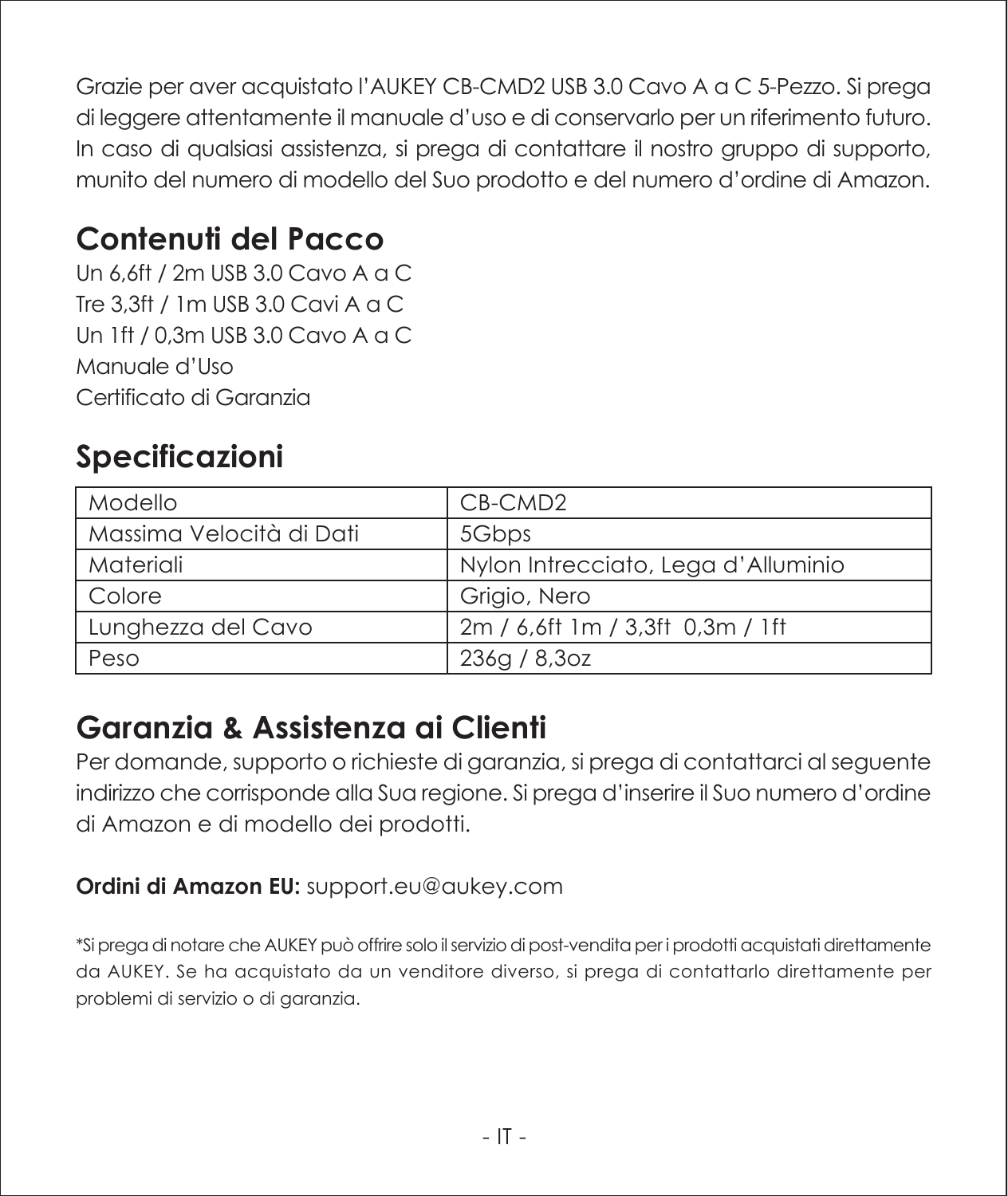この度は、AUKEY CB-CMD2 USB 3.0 A to Cケーブル(5本セット)をお買い上げいただき、誠にあ りがとうございます。ご使用の前にこの取扱説明書をよく読み、製品を安全にご使いください。何 かのご問題・ご質問がございましたら、注文番号を記入した上で、弊社のお客様サポートまでお 問い合わせください。

#### パッケージ内容

2m USB 3.0 A to Cケーブル(1本) 1m USB 3.0 A to Cケーブル(3本) 0.3m USB 3.0 A to Cケーブル(1本) 取扱説明書 保証カード

#### 仕様

| 型番        | CB-CMD <sub>2</sub> |
|-----------|---------------------|
| 最大データ転送速度 | 5Gbps               |
| 材質        | ナイロン、アルミ            |
| カラー       | グレー、ブラック            |
| ケーブルの長さ   | 2m 1m 0.3m          |
| 重量        | 236a                |

#### 保証とアフターサービス

製品について、何かのご問題・ご質問などがございましたら、注文番号を記入した上で、下 記のメールアドレスまでお問い合わせください。できるだけ早くご返信を差し上げます。

#### Eメール:support.jp@aukey.com

\*当社は、AUKEY公式ショップまたは当社が認める小売業者から購入された製品のみに対して、アフターサービス と製品保証を提供しております。他の小売業者から購入された製品の交換、返品、返金に関しましては購入先へお 問い合わせ下さい。